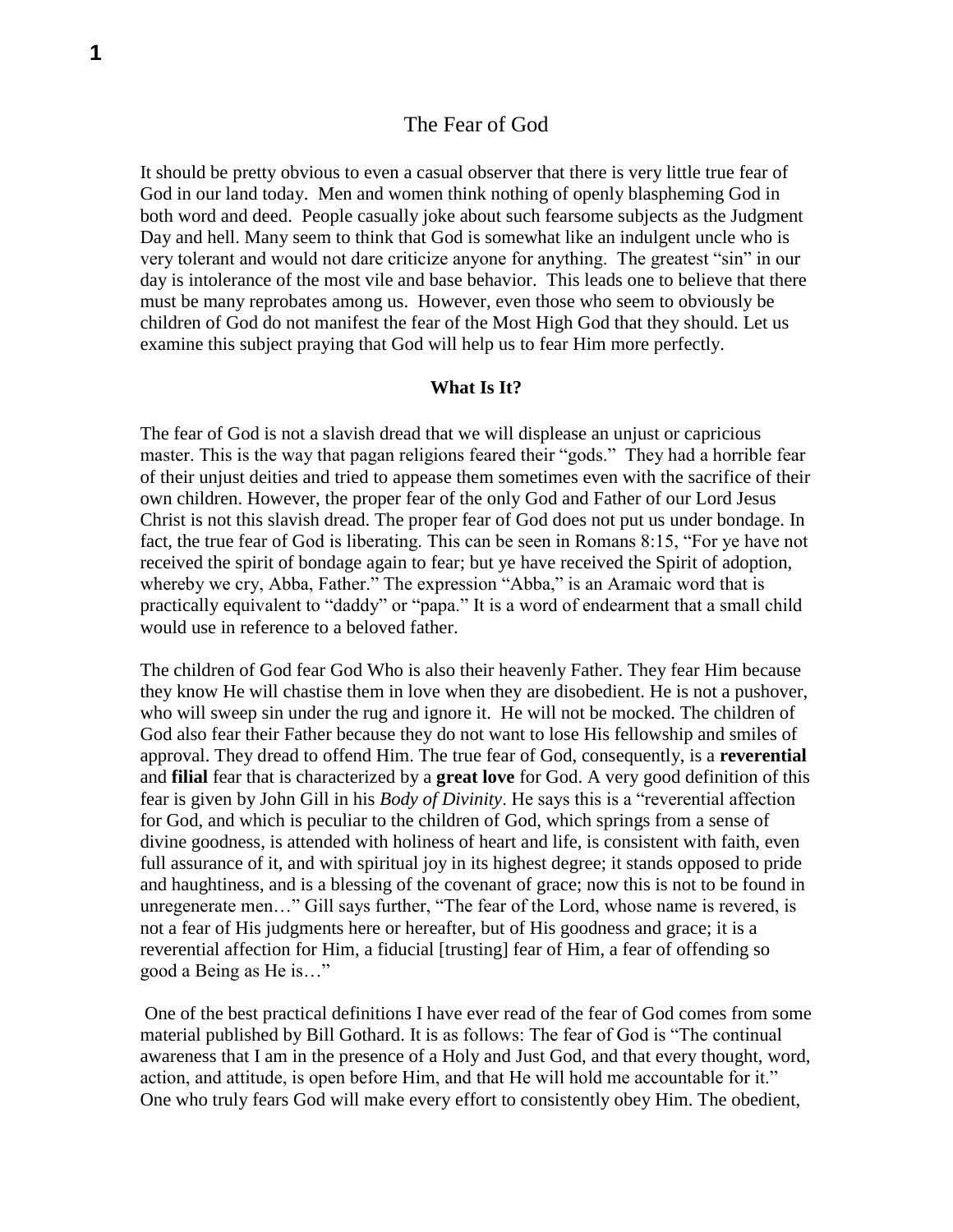God-fearing man is described in Psalm 128:1 "Blessed is every one that feareth the LORD; that walketh in his ways."

Those who are not born again do not fear God. The ability to fear God comes in regeneration. One of the most comprehensive passages in the entire Bible that describes the condition of those that are without Christ is found in the third chapter of Romans. There it says in Romans 3:18 "There is no fear of God before their eyes."

### **The Perfect Example**

As in everything else, the Lord Jesus Christ is the perfect example as He exemplified the fear of God in His capacity as mediator. The prophet spoke of this in the Messianic prophecy of Isaiah 11:2, "And the spirit of the LORD shall rest upon him, the spirit of wisdom and understanding, the spirit of counsel and might, the spirit of knowledge and of the fear of the LORD…" The Father spoke these awesome words to the Son in Hebrews 1:9, "Thou hast loved righteousness, and hated iniquity; therefore God, even thy God, hath anointed thee with the oil of gladness above thy fellows." We know that Christ had a perfect love for His Father. He also perfectly obeyed Him. He always did those things that pleased the Father. As we examine the life of perfect fellowship that Jesus maintained with the Father, we can gain some idea of how we should strive to fear God.

#### **A Commandment**

Fearing God is not an option for the child of God. We are repeatedly commanded in Scripture to do this. Let us look at just a very few of these many passages: Psalm 33:8, "Let all the earth **fear** the LORD: let all the inhabitants of the world stand in awe of him." Psalm 96:9, "O worship the LORD in the beauty of holiness: **fear** before him, all the earth." Ecclesiastes 12:13, "Let us hear the conclusion of the whole matter: Fear God, and keep his commandments: for this is the whole duty of man." Jesus Himself said in Matthew 10:28, "And fear not them which kill the body, but are not able to kill the soul: but rather fear him which is able to destroy both soul and body in hell." These are just a few of the many Scriptures in which we are commanded to fear God. To fail to fear Him, therefore, is an act of rebellion and disobedience. This is a very serious matter to which we should give due and constant attention.

### **Desire and Pray**

Realizing what a serious matter this is should create in us a great desire to fear our God more perfectly. Considering this subject should give us a great motivation to seek to fear Him acceptably. Only those who truly fear God will be used by Him. One of the most useful of those who were used of God to bring the nation of Israel back to their homeland after a period of captivity was Nehemiah. This man had a great desire to fear God as can be seen from his prayer which is recorded in Nehemiah 1:11, "O Lord, I beseech thee, let now thine ear be attentive to the prayer of thy servant, and to the prayer of thy servants, who **desire to fear thy name**…"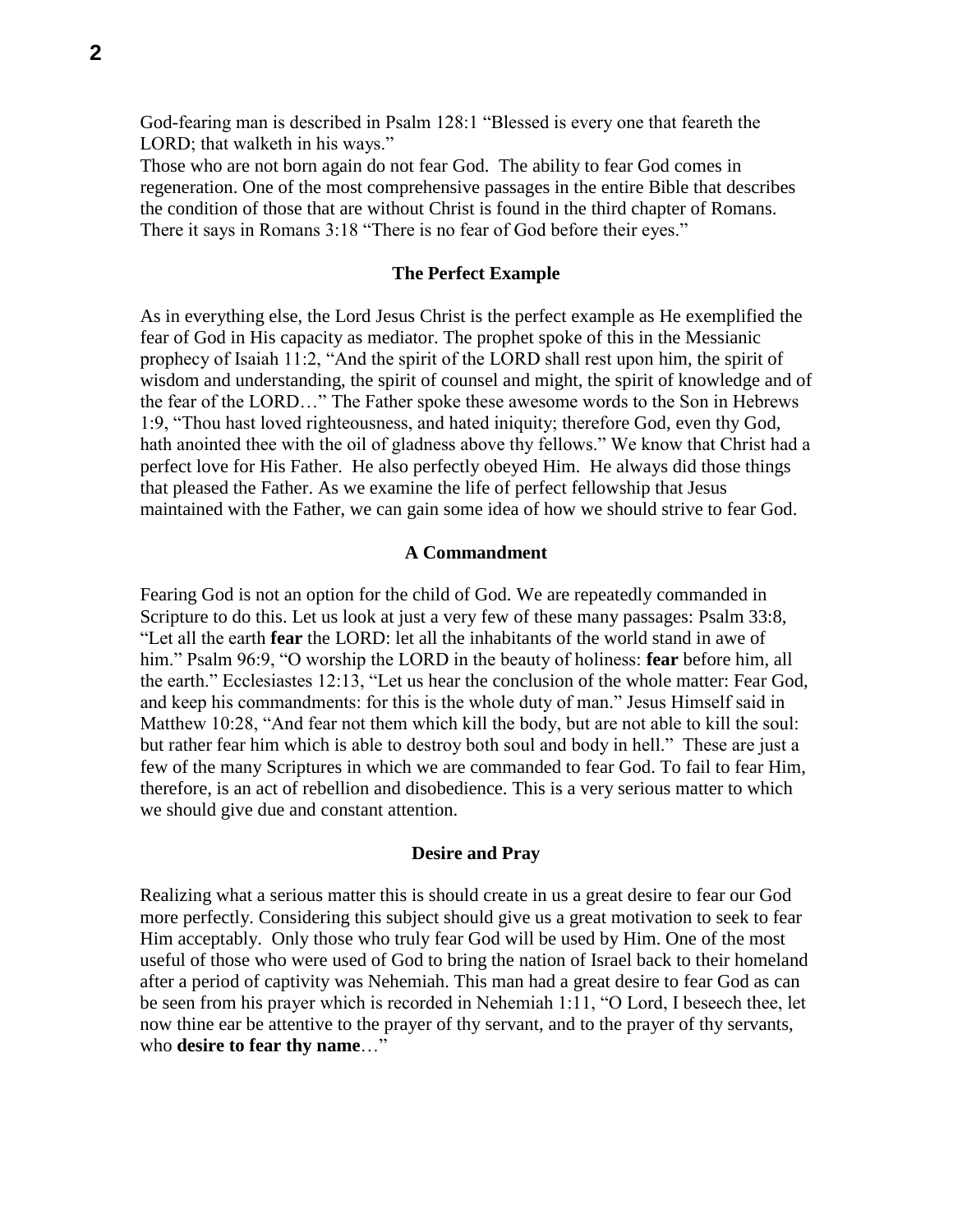David was another one who was greatly used of God. He was even called a man after God's own heart. One essential element of this closeness with God was his fear of God. David feared God, but he wanted to fear him even more perfectly, and he prayed to this end in Psalm 86:11 "Teach me thy way, O LORD; I will walk in thy truth: **unite my heart to fear thy name**." He wanted to walk as God wanted him to, but he recognized that he was having trouble from his sinful nature. His heart was divided, so that he could not fear God with a single mind. Hence he prayed this poignant prayer. I recommend to all who read this and want to serve God more perfectly, that you also pray this prayer that David prayed. God is pleased with such aspirations.

### **Learning to Fear**

There are many things the child of God does instinctively, that he can learn to do better as he studies the Scriptures. An example of this is prayer. All God's children pray. Praying is almost like breathing to them. In fact, according to Romans 8: 26, 27 we are often praying when our souls are groaning. However, we can and should learn to pray better. We should study how to pray by reading the great prayers of the saints, such as the prayer recorded in the ninth chapter of Daniel. In fact, when the disciples heard Jesus pray, they realized that, although they had prayed for many years, they had a great deal to learn about prayer. Hence they requested in Luke 11:1, "Lord, teach us to pray, as John also taught his disciples."

The situation is the same with the fear of God. Every child of God instinctively fears God. However, by studying the Scriptures we can learn to fear Him more perfectly. There is a very interesting passage in the Old Testament that illustrates this. There were some instructions that were to be given to those who would be king over Israel. One of those instructions is recorded in Deuteronomy 17:19, "And it shall be with him, and he shall read therein all the days of his life: that he may **learn to fear** the LORD his God, to keep all the words of this law and these statutes, to do them…" The king was to make a copy of the Scriptures, and he was to read them for the express purpose of learning to fear God. We must read the Scriptures with the same goal.

When we have learned to properly fear God, it is our duty and our privilege to teach others to fear Him also. David did this as we can see from Psalm 34:11, "Come, ye children, hearken unto me: I will teach you the fear of the LORD." We should exhort each other to fear the Lord. The apostle Paul did this in 2 Corinthians 7:1, "Having therefore these promises, dearly beloved, let us cleanse ourselves from all filthiness of the flesh and spirit, perfecting holiness **in the fear of God**." Not only should we teach others to fear the Lord, we should also desire to be in the

company of those who do so fear. David said again in Psalm 66:16, "Come and hear, **all ye that fear God**, and I will declare what he hath done for my soul." He also said in Psalm 119:63, "I am a companion of all them that fear thee, and of them that keep thy precepts."

As we study the Scriptures to learn more of fear of the Lord, we will immediately notice several of the prominent characteristics of this fear.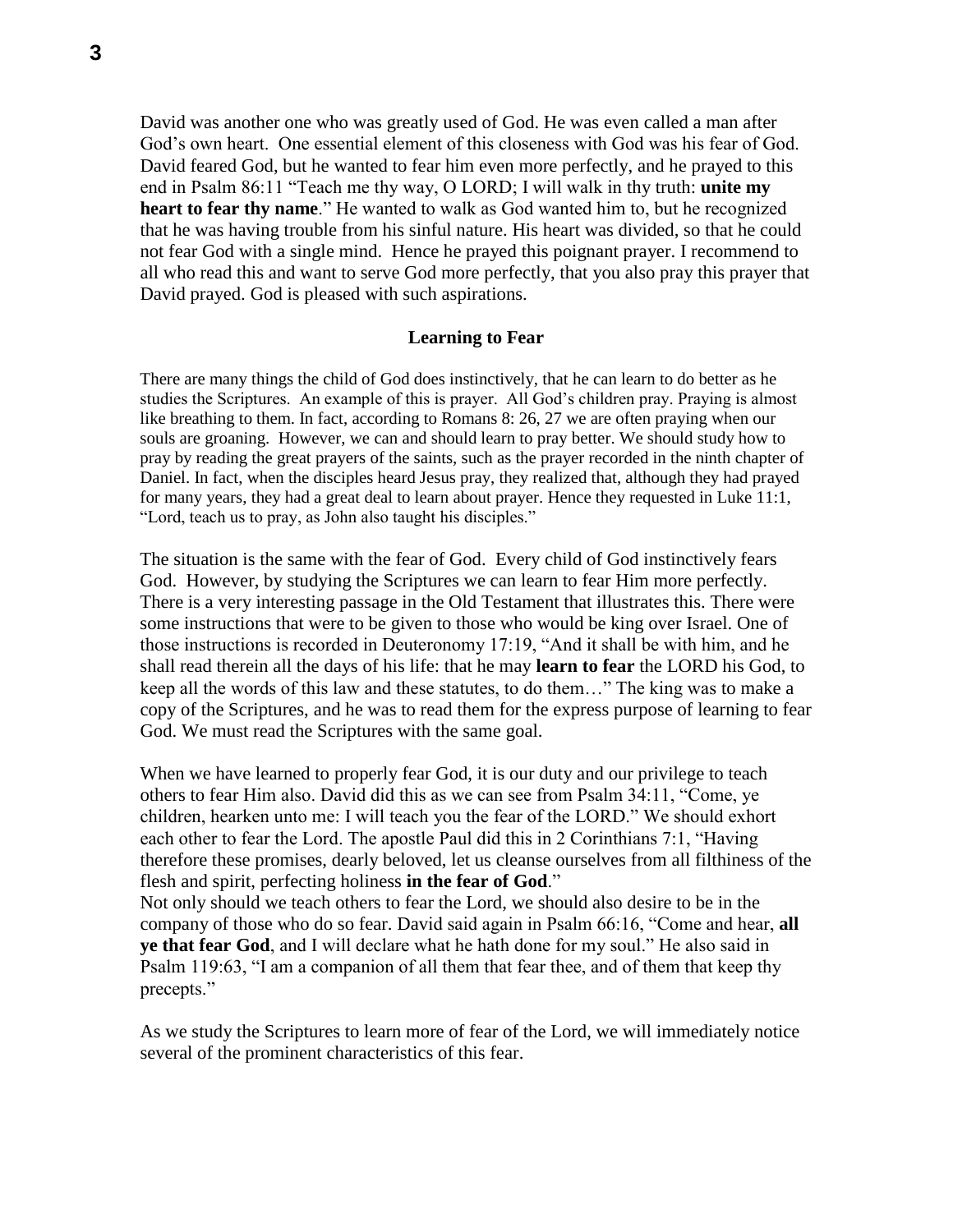#### **Hatred of Sin**

It is immediately obvious that one who desires to fear the Lord must cultivate an intense and uncompromising hatred of sin. We cannot indulge in any "pet" sins if we really want to fear the Lord. We must declare a war to the death against those sins that cause us to displease our dear Master. Solomon said in Proverbs 8:13, "The fear of the LORD is to **hate evil**: pride, and arrogancy, and the evil way, and the froward mouth, do I hate." David said in Psalm 119:113, "I **hate vain thoughts**: but thy law do I love. Paul tells us in Romans 12:9 to "**Abhor** that which is evil; cleave to that which is good." The word translated "abhor" means to have a horror of to the point of shuddering.

If we truly hate sin, we will turn from it. We will make every effort to avoid it. We will abstain from the very appearance of evil. We will not go to the places where we will be tempted. We will avoid looking at things that cause us to have sinful desires. We will avoid being with people who tempt us to sin. Solomon exhorts to this determination to shun sin in Proverbs 4:14, 15, "Enter not into the path of the wicked, and go not in the way of evil men. Avoid it, pass not by it, turn from it, and pass away." We read in Proverbs 16:6, "by the fear of the LORD men depart from evil." Proverbs 3:7 exhorts us to "Be not wise in thine own eyes: fear the LORD, and depart from evil."

## **Great Blessings**

Living in the fear of God is very beneficial to the child of God. One blessing is having **peace of mind**. Proverbs 14:26 tells us that "In the fear of the LORD is **strong confidence**: and his children shall have a place of refuge."

The fear of the Lord also tends to promote the **well being** of a child of God and even to **prolong his days**. There are many Scriptures which teach this several of which follow: Proverbs 10:27, "The fear of the LORD prolongeth days: but the years of the wicked shall be shortened." Proverbs 14:27, "The fear of the LORD is a fountain of life, to depart from the snares of death."

Proverbs 19:23, "The fear of the LORD tendeth to life: and he that hath it shall abide satisfied; he shall not be visited with evil."

Prosperity, along with the wisdom to use this prosperity in a proper way, often accompanies the fear of the Lord. Psalm 34:9 exhorts us, "O fear the LORD, ye his saints: for there is no want to them that fear him." Proverbs 22:4 "By humility and the fear of the LORD are riches, and honour, and life." Even if we do not prosper in a material way we are much better off if we fear the Lord. Solomon makes this very plain in Proverbs 15:16, "Better is little with the fear of the LORD than great treasure and trouble therewith." There are many blessings that are more important than material blessings. The Psalmist says in Psalm 115:13, "He will bless them that fear the LORD, both small and great."

One of the greatest blessings enjoyed by those who fear the Lord is **intimate fellowship** with Him. Not only are His children His servants, they are also His intimate friends. He allows these close friends access to many of His plans and doings. He permits them the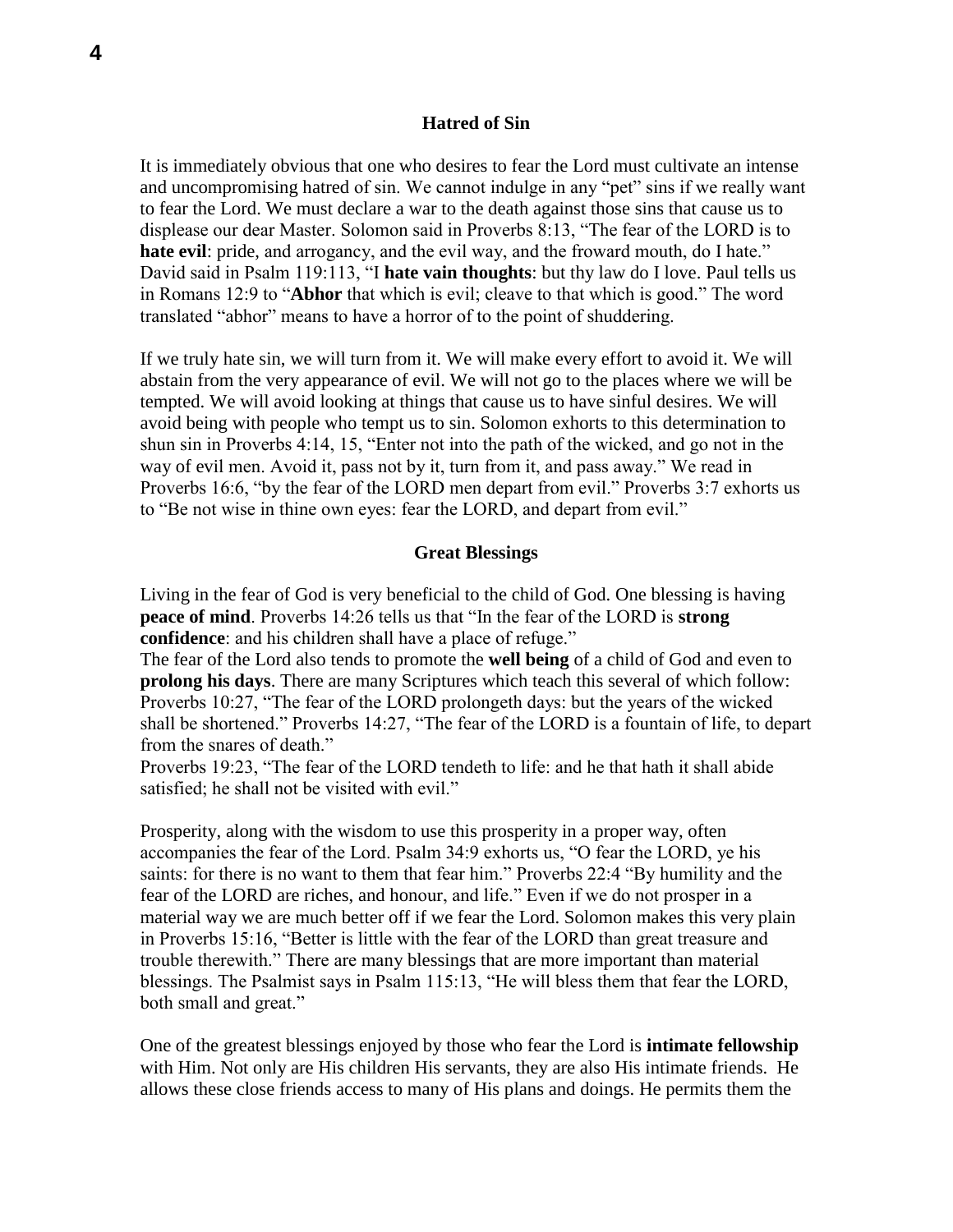pleasure of experiencing spiritual fellowship with Him. As David put it in Psalm 25:14, "The secret of the LORD is with them that fear him; and he will shew them his covenant."

This is just a small sampling of the Scriptures that show the benefits of fearing the Lord. To summarize, I would like to cite a few more passages that indicate that it is impossible to overestimate the blessings that come from walking in the fear of the Lord. Psalm 31:19, "Oh how great is thy goodness, which thou hast laid up for them that fear thee; which thou hast wrought for them that trust in thee before the sons of men!" Psalm 103:17, "But the mercy of the LORD is from everlasting to everlasting upon them that fear him, and his righteousness unto children's children…"

# **Being Very Careful**

If we really fear the Lord, we will be very careful about **every aspect** of our lives. We will carefully guard our actions, words, thoughts, and attitudes. We will not make excuses for our sins. As we have already indicated, David was just this serious about fearing God. He wanted God to govern every detail of his life. He prayed fervently in Psalm 19:14, "Let the **words** of my mouth, and the **meditation** of my heart, be acceptable in thy sight, O LORD, my strength, and my redeemer." The apostle John was so serious in his desire that God's children be serious about fighting against sin that he wrote in 1 John 2:1, My little children, these things write I unto you, that **ye sin not**…" John knew that no child of God would be able to live above sin and that each one of them would need the blessed Advocate. He was serious, however, in his desire that they try their best to sin not. Paul was equally serious in his desire that God's children strive mightily against sin. He exhorted in Ephesians 5:3, "But fornication, and all uncleanness, or covetousness, let it **not be once named** among you, as becometh saints…"

If we really hate sin and sincerely strive against it, we will be overcome with godly sorrow when we do fall into sin, and will desire to repent and turn from our sins immediately. David, as we have seen, was a God-fearing man. However, he fell into gross sin and remained hardened in it for awhile. God sent a faithful prophet to him, and David realized the **horror** of what he had done. He experienced great **anguish of spirit**. He agonized over his condition. He fell on his face before God and begged God to forgive him and to restore him to fellowship with Himself. His regret was deep and sincere. The passion and force of this repentance is seen in Psalm 51. I recommend that each reader turn to that Psalm often and make it your heartfelt prayer of repentance. If you do not do this from time to time you have good reason to doubt whether your fear of God is genuine.

Another emotional passage concerning repentance is found in the seventh chapter of 2 Corinthians. These Christians had been condoning notorious sin in their midst. Paul was faithful to sharply rebuke them and to show them the horror of what they had done. They became genuinely sorrowful. Paul called this true sorrow "godly sorrow." He stated that this type sorrow **always** leads to repentance. When an individual experiences this kind of sorrow, **he will find a way to repent**. He will be ingenious and creative in his efforts to turn back towards God as he turns away from his sin. He will not stop until he has gotten